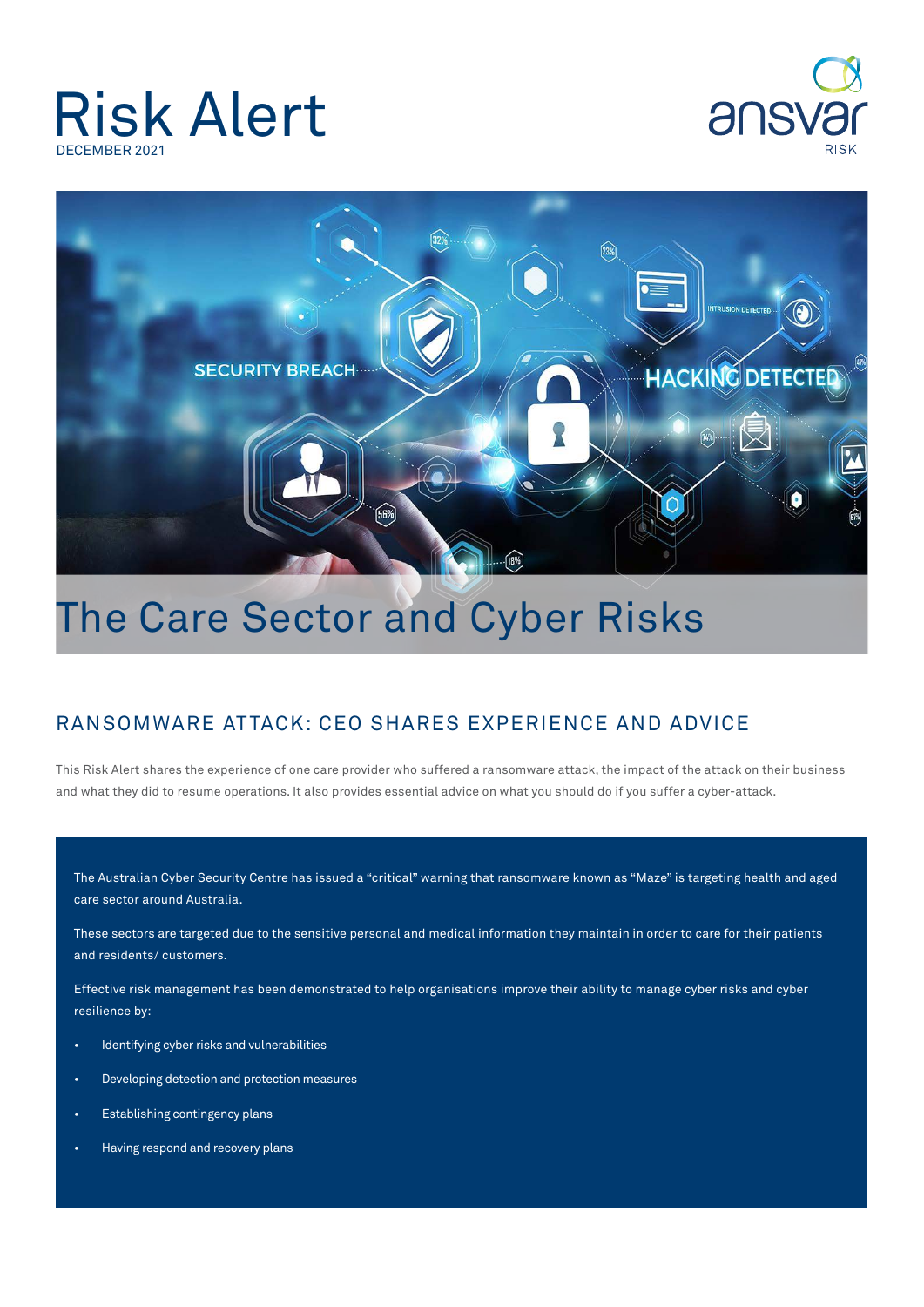# A Risk Based Approach to Cyber **Security**

The reality is, it is nearly impossible to detect and respond to every cyber-threat, so it's better to protect business assets and mitigate risk by detecting and responding quickly to any potential breach.



*Using a framework such as the one below, you can start to understand your current position on cyber activity.*

#### Identify

What are the organisation's cyber-security risk to systems, assets, data and capabilities.

#### Protect

Develop and implement the appropriate safeguards to ensure delivery of critical infrastructure services.

#### **Detect**

Develop and implement the apropriate activities to *identify* the occurrence of a cyber-security event.

#### Respond

Develop and implement the appropriate activities to *take action* to a detected cyber-security event.

#### Recover

Develop and implement appropriate activities to maintain plans for resilience and to restore any capabilities or services that were impaired due to a cyber-security event.



Working with Australian Managed Service Security Provider, Interactive, Ansvar Risk has developed a Cyber Risk Assessment Tool to provide guidance around what best practice looks like in terms of risk management and help identify any gaps in the way your organisation manages cyber security risks. [Click here to download.](https://platform-production-4d25d3r1xb-websitemediabucket-1o3v91a67vzyx.s3.amazonaws.com/uploads/2021/12/Cyber-Risk-Checklist-Contents_digital.pdf)



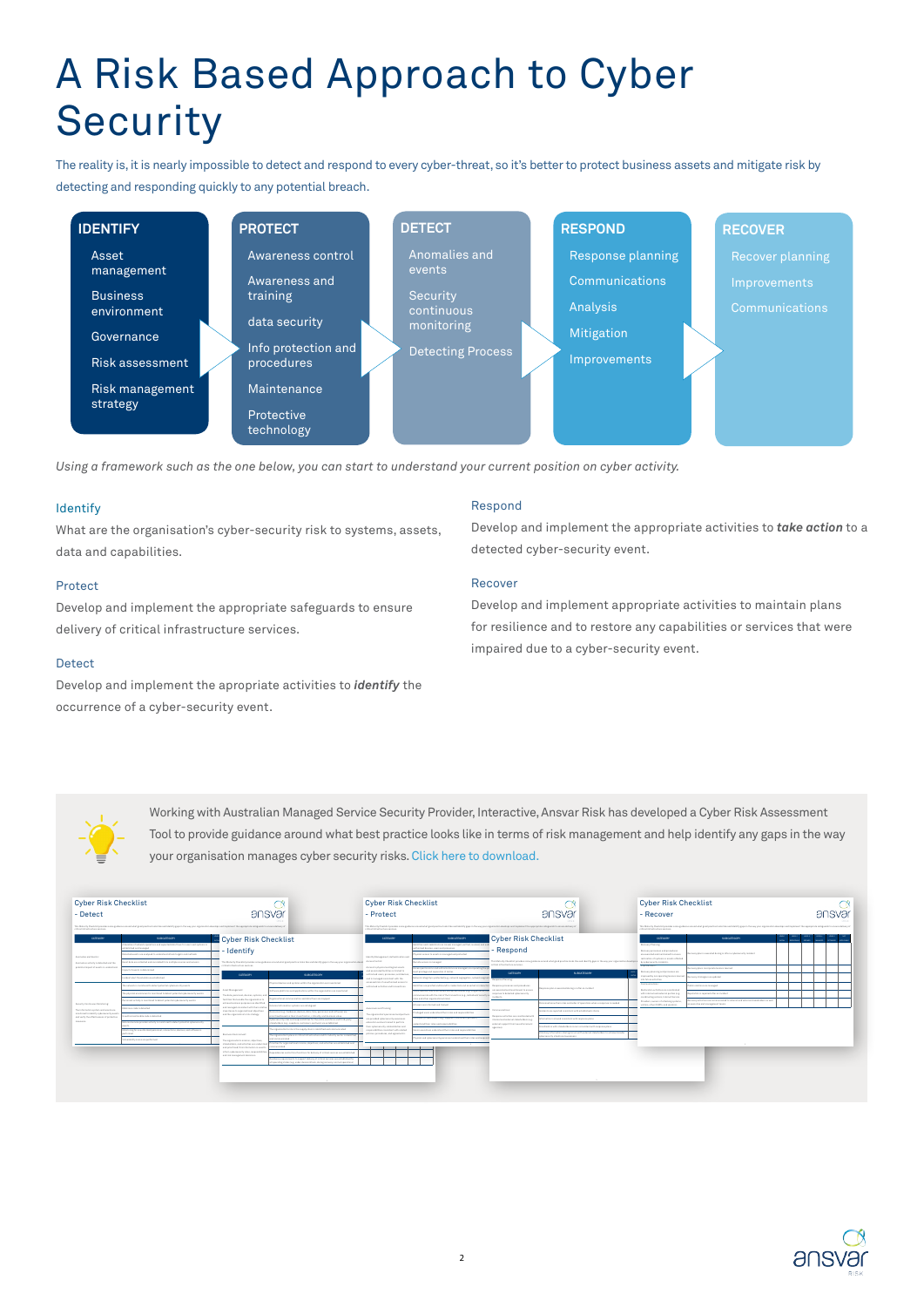# A CEO's Experience

A number of Aged Care Providers have recently suffered cyber-attacks, leaving them without access to files and clinical records. A recently reported attack on Aged Care Provider resulted in the release of sensitive personal data.

Ansvar Risk recently interviewed a CEO of a large Aged Care organisation, following a recent ransomware attack in their business. Their insights and advice are valuable to all care sector organisations.

### WHAT HAPPENED

The care provider's IT service provider identified an issue at 6.00 am and found a breach had occurred at 9.30pm the previous day. By 6.00am the care provider had been locked out of some of its servers.

The IT service provider shut down the servers to stop further damage and started its investigation, identifying it as a ransomware attack. They located a ransom note demanding money to release the service – there was no reference to taking or leaking data.

### hOW DID THEY RESPOND

The CEO was advised at 6.30am. Knowing they didn't have the capability to manage the incident, the CEO sought advice from their professional network. The advice was simple don't react immediately, take a breath and develop a recovery action plan.

The incident was managed by the CEO and CFO, leaving others on the executive team to manage operations. The CEO focused on the recovery plan, while the CFO worked with the IT Service provider.

The organisation's recovery process involved six steps:

#### **Step One:**

They contacted their insurance broker and insurer to understand their cyber insurance coverage and how the insurer could help. The broker liaised with the insurer who approved engagement of a Cyber Incident Manager to help with recovery and a lawyer for potential data breach.

#### **Step Two:**

Identifying the Impact. The IT Service provider identified the impacted servers, controlled emails and operational hard drives impacting the administrative functions.

As the organisation was implementing its IT strategy, it had moved its Clinical data to cloud storage, minimising impact on clinical programs and, allowing clinical staff to continue operations.

The focus was risk assessing potential data breaches and recovering email access, as email is the main form of communication to and from residents' families.

#### **Learnings**

The CEO noted that there were many learnings from this incident. The main ones were:

- Make sure your organisation or its IT provider has a response and containment plan.
	- Take a breath don't react immediately or make rash decisions to get the business back up. Investigatethe impacts and develop a recovery plan.
- Speak to your broker and insurer about what your policy covers and how they can help.
- Bring in expertise to help manage recovery.
- Keep your Board and staff informed: determine your messaging platform and if you don't have one,
- consider a WhatsApp group for all employees.

Since February 2020 any breach of personal data affecting organisations with revenues of \$3 million and over, or holding healthcare records must be reported to the Office of the Australian Information Commissioner within 30 days of the breach being identified.

#### **Step Three:**

Recover. The Cyber Incident Manager coordinating with the IT Service Provider, worked to recover access to the servers.

#### **Step Four:**

Keep staff informed. The staff WhatsApp group became the main form of staff communication to inform and update staff until the servers were restored.

#### **Step Five:**

Identify data breaches. Working with the lawyer, a forensic review was undertaken to determine if any data had been removed and if there had been any legislative breaches. Any data breach must be reported to the Office of the Australian Information Commissioner within 30 days after the breach.

#### **Step Six:**

Resumption with full access to the servers was achieved within 5 days.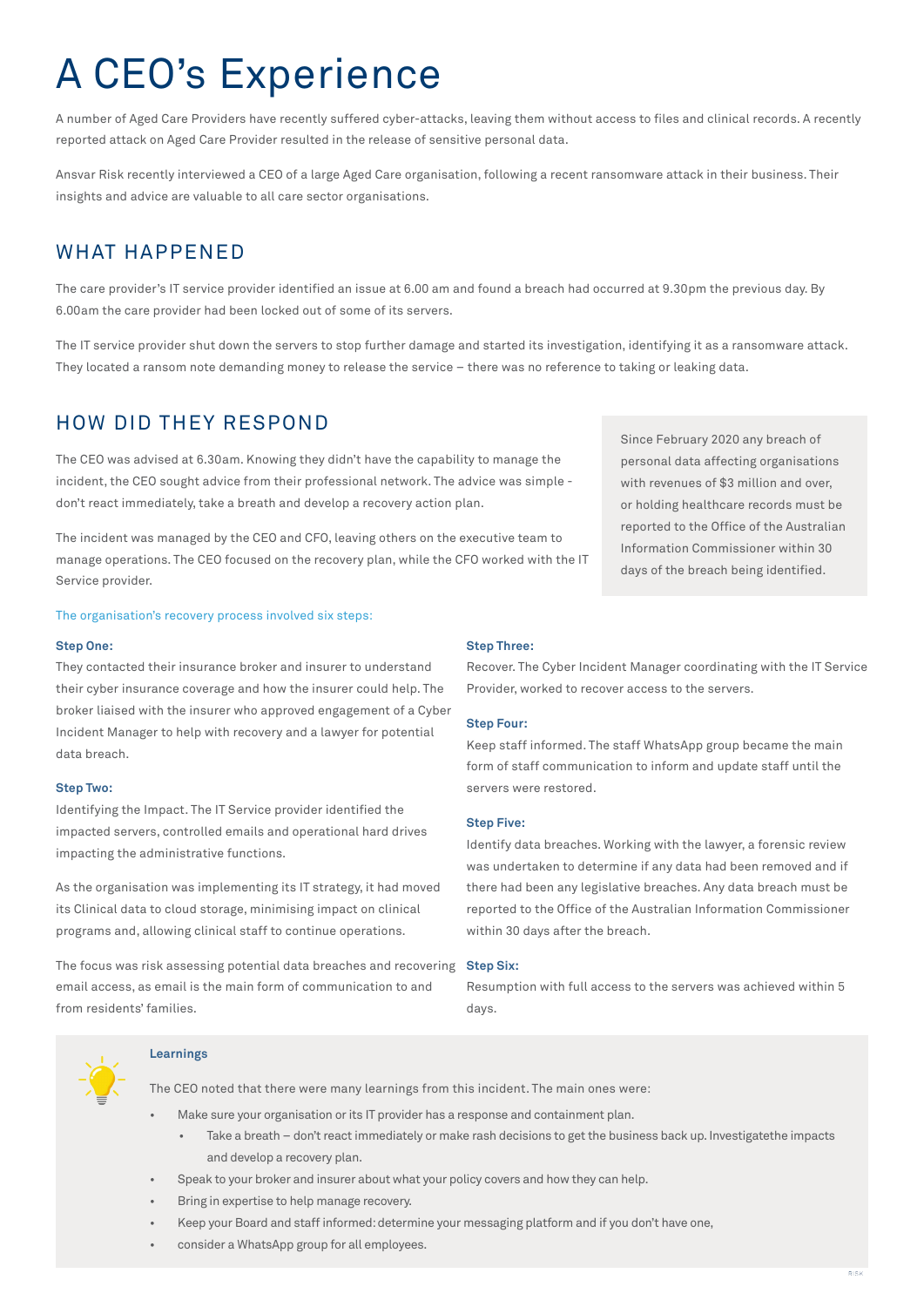### Guarding Against Cyber Fraud

The No More Ransom Project, (an initiative of the Netherlands' police, Europol's European Cybercrime Centre, Kaspersky and McAfee) suggest the following risk mitigation strategies:

- $\boxtimes$  Back-up regularly. Have a recovery system in place so data isn't  $\boxtimes$  Enable the 'Show file extensions' option in the Windows lost forever.
- $\boxtimes$  Use antivirus software to protect systems.
- $\boxtimes$  Keep all software up to date.
- $\boxtimes$  Ensure staff are aware not to open attachments in emails from people or organisations they don't know.
- settings. Making it easier to spot potentially malicious files.
- $\boxtimes$  Ensure staff delete files with extensions like '.exe', '.vbs' and '.scr'.
- $\boxtimes$  If an unknown process or file is identified, disconnect device immediately from the internet or other network connections.



#### **Types of Cyber Attacks**

Phishing & Social Engineering: Fraudulent communication to trick you into sharing private information or downloading viruses.

#### Malware:

Various forms of harmful software that hackers use to wreak havoc on your computer or network.

#### Ransomware

A form of malware that holds your data captive with the threat to publish or destroy it unless their ransom is paid.

#### Denial of Service Attacks

When a website is maliciously flooded with more visitors than it's equipped to handle, causing it to crash.

#### Data breach

Unauthorised access to sensitive or personally identifiable information.

Strategies to mitigate cyber security incidents must be a prioritised list to assist protecting systems and should be customised based on each organisation's risk profile.

Australian **Cyber Security** Centre

The Australian Signals Directorate's Essential Eight Guidelines provides a series of mitigation strategies useful for care providers to protect themselves from cyberattacks or data breaches.

**https://www.cyber.gov.au/acsc/view-all-content/essential-eight**

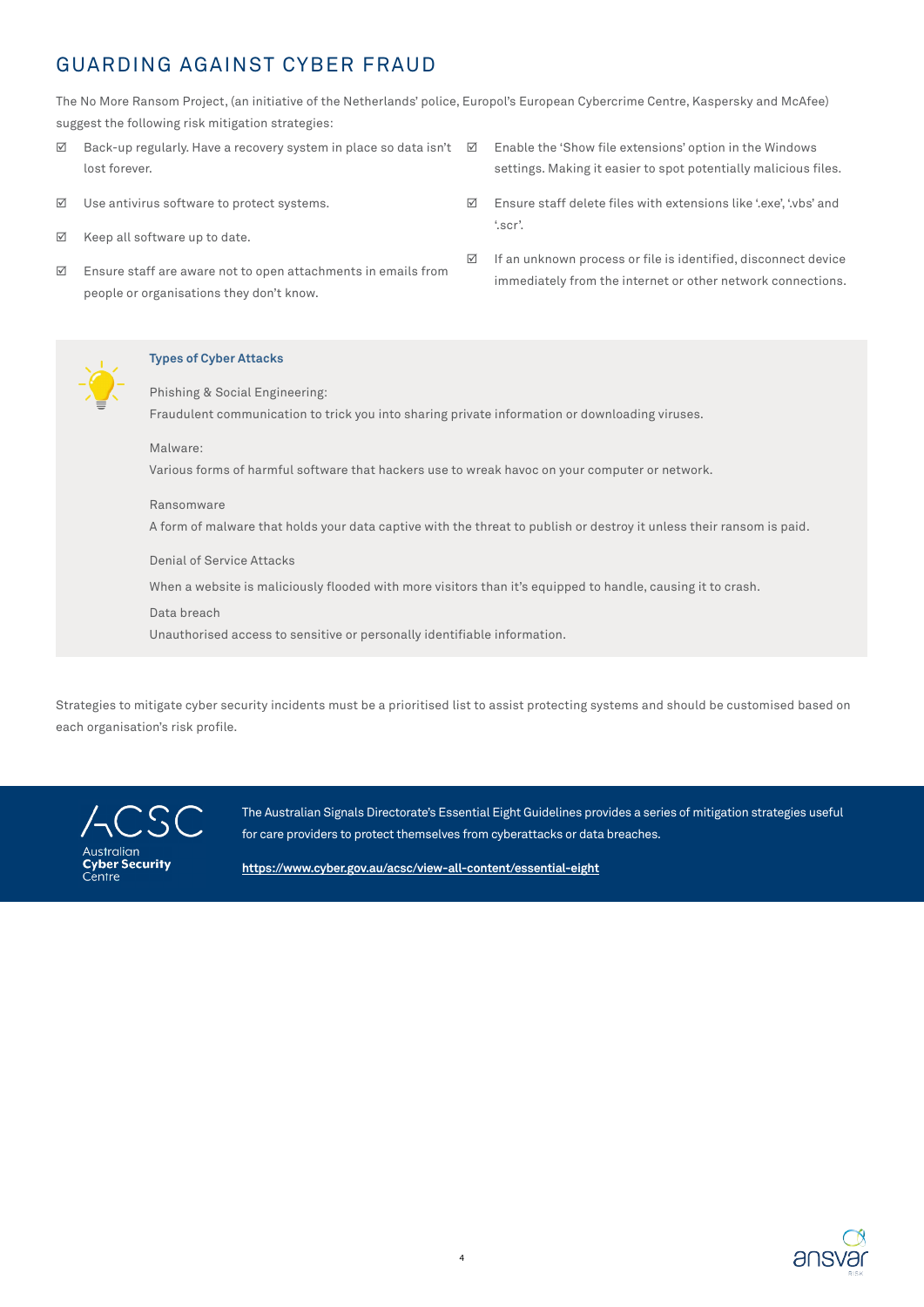### What do you do it you have a breach?

Implement your Cyber incident plan. The plan should include 4 key four key steps to consider when responding to a breach or suspected breach.

#### **Step One: Contain the breach**

The following may help you identify strategies to contain a cyberincident:

- How did the breach occur?
- What was the impact Is data being shared, disclosed or lost without authorisation?
- Who has access to the personal information?
- What can be done to secure information, or stop the unauthorised access or disclosure?

#### **Step Two: Assess the risks associated with the incident**

Gather and evaluate as much information about the breach as possible to understand the impact, and identify and take all appropriate steps to limit the impact of the data breach.

In your assessment of a data breach, consider:

- The type of types of personal information involved
- The circumstances of the data breach, including its cause and extent
- The nature of the harm, and if this harm can be removed

#### **Step Three: Consider breach notification**

- Who should be notified
	- Your insurance broker and insurer for direction and advice
	- Your IT Service provider
- Does the incident trigger reporting obligations to other organisations such as Office of the Australian Information Commissioner

### **Step Four: Review the incident and take action to prevent future breaches**

This might involve:

- A review including a root cause analysis of the breach
- A prevention plan for similar future incidents
- Prevent plan is implemented with audit programs
- A review of policies and procedures to reflect lessons learned
- Changes to employee selection and training practices
- A review of service delivery partners that were involved in the breach

The response team should ideally undertake steps 1, 2 and 3, simultaneously or in quick succession. At all times, the response team should consider whether corrective action can be taken to reduce impact or harm to the organisation.



The Telstra Security Report 2019 identified the number one risk to IT security is human error – often caused by inadequate business processes and employees not adequately understanding their organisation's security position.

Ansvar has recently responded to a number of phishing (social engineering) and third party fraudulent activity claims under its Management Liability policies.

Organisations need appropriate safeguards for requests for sharing or amending private information such as changes to a supplier's or creditor's banking details, or purchasing of transferable e-tickets or vouchers purportedly requested by a senior employee. A simple practice is to double check with the supplier or employee, particularly where the request seems unusual or is from a different email address.

## Cyber Risk Insurance

Cyber insurance may give you piece of mind. Speak to your broker to determine how you can ensure you have the right insurance that covers your cyber risks.